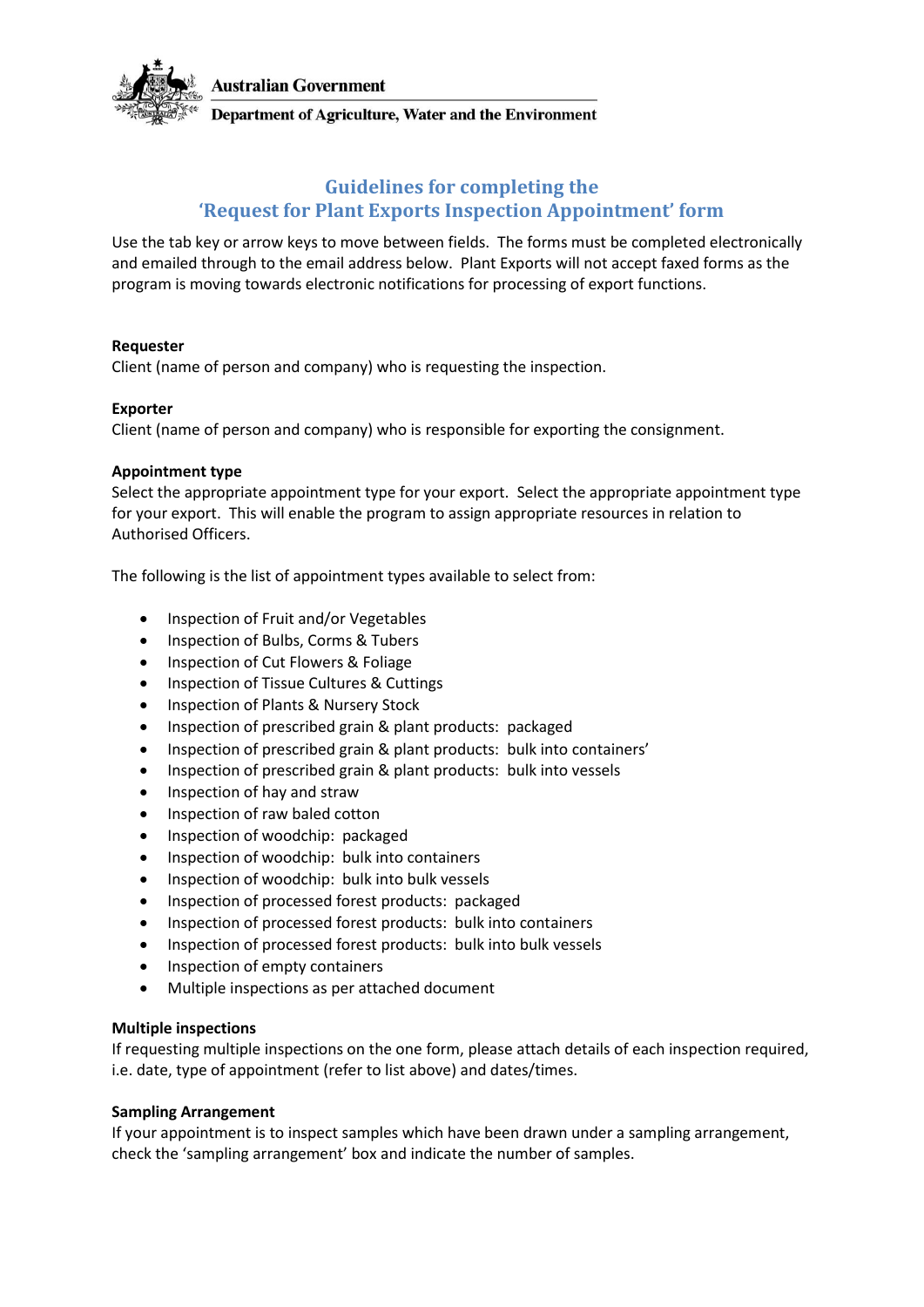

Department of Agriculture, Water and the Environment

# **Requested date(s)**

The date for which you're requesting an inspection.

### **Goods available from/to**

The time that the consignment will be available for inspection.

### **Requested time(s)**

You may request either a specific appointment time(s) or nominate morning (AM) or afternoon (PM).

Where a specific time is requested, Plant Exports will endeavour to have an Authorised Officer at the inspection establishment at the requested time.

Where morning or afternoon is nominated, Plant Exports will arrange for an Authorised Officer to be at the inspection establishment during that time period.

#### **Confirmed conditions in MICoR Plants**

You must confirm that import conditions are available in MICoR plants prior to making an appointment.

#### **Endorsement Number**

The endorsement number must be completed if submitting a EX28. The endorsement number will be as searched for in the MICoR plant database.

#### **AHECC Number**

You must list an AHECC number to classify the product for export. If there a multiple products listed you may have to list an AHECC number for each. AHECC numbers can be located through the ABS website or the Customs and Border Protection website.

#### **Confirmed Import Permit or Instrument in writing from importing NPPO**

Import conditions known by Plant Exports are published i[n Micor Plants.](https://micor.agriculture.gov.au/Plants/Pages/default.aspx) Where import conditions are not known, it is the responsibility of the exporter to source this information from the importing country's plant protection authority and provide to Plant Exports. This may be in the form of an import permit or instrument in writing.

Indicate 'yes' or 'no' against the relevant question.

If importing country requirements are not known, inspectors are unable to proceed until requirements are known.

#### **RFP/EX28**

RFPs need to be lodged and have attained a status of initial (INIT) or final (FINL) prior to requesting your appointment. Manual Notice of Intentions (NOI's) must be submitted concurrently with a request for appointment.

#### **Customer invoice reference**

If required, insert the customer invoice reference number which will be stated on the DAFF invoice/service advice.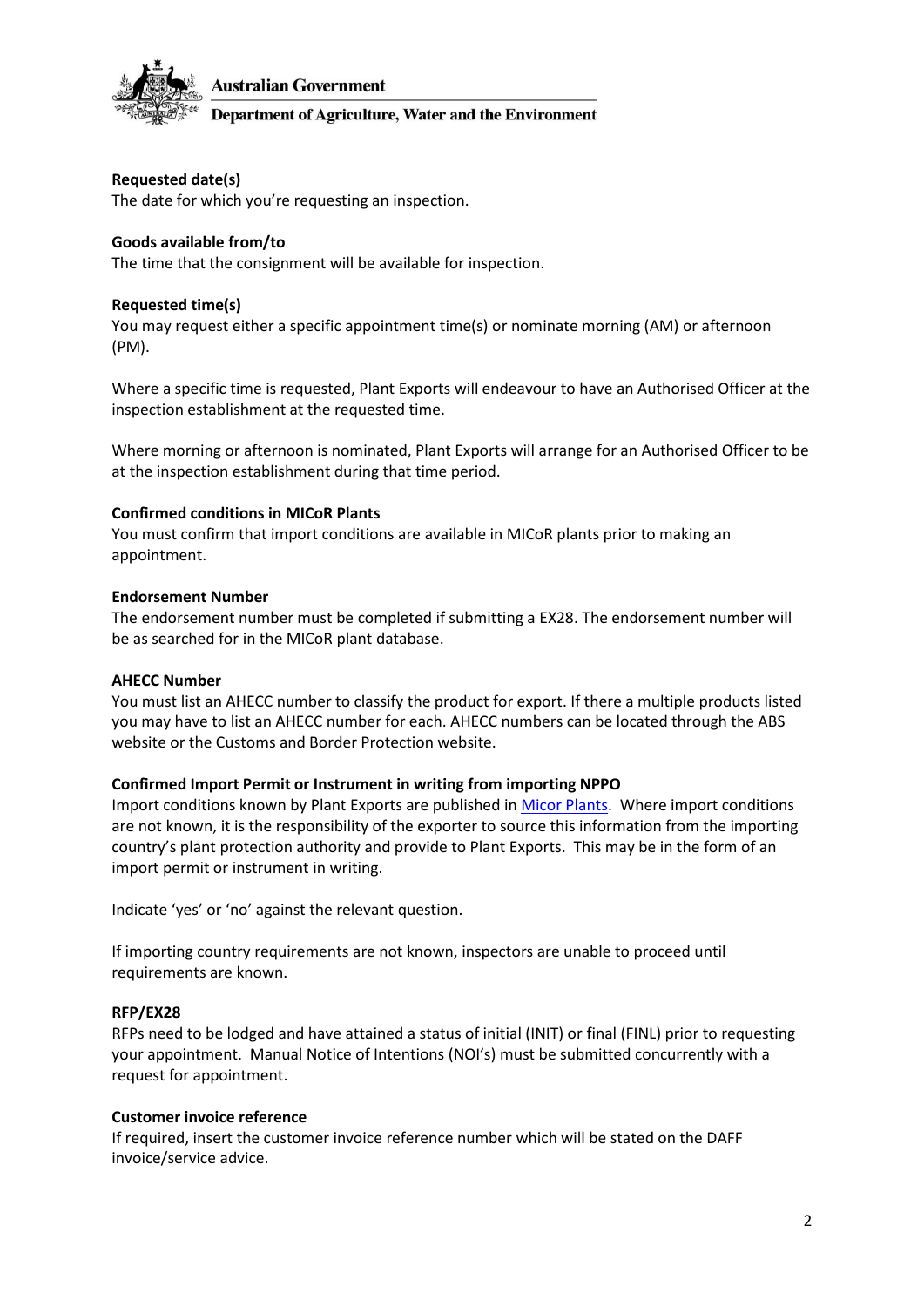

### Department of Agriculture, Water and the Environment

Invoice will be issued in accordance with the Charging Guidelines – Plant Export Operations and to the client who is making the request (i.e. the requester).

# **Commodity**

List the commodities to be inspected, for example, apples, oranges, asparagus, wheat, oaten hay, woodchips, Banksia cut flowers etc.

Indicate country of origin when imported product

If the consignment contains imported product, indicate the country of origin against the particular commodity.

### **Quantity**

Indicate the quantity of each commodity to be inspected, e.g. 170 cartons, 2 containers; 876 bags or weight. Note: If attaching an NOI (RFP/EX28) with this form, this section does not require completion. Please indicate on the form 'see attached'.

### **End use**

The end must be completed when submitting an EX28. The following is the list of end use categories available to select from:

- Bark
- Bulbs/Tubers
- Grains/Seeds Consumption
- Cut flowers Fresh
- Cut flowers/Foliage Dried
- Cut Foliage Fresh
- Cuttings
- Fruit/Vegetables Dried
- Fruit/Vegetables Fresh
- Growing Media
- Logs
- Plants
- Processed Timber
- Grains/Seeds Processing
- Grains/Seeds Research
- Grains/Seeds Sowing
- Stockfeed
- Timber
- Tissue Culture
- Woodchips

#### **Documents attached**

List all documents attached to the appointment request that are applicable to the inspection, e.g. import permit, area freedom, treatment declaration etc.

#### **Other export certificates**

List all other export certificates required, for example, Ships hold inspection certificate, Declaration and certificate as to condition.